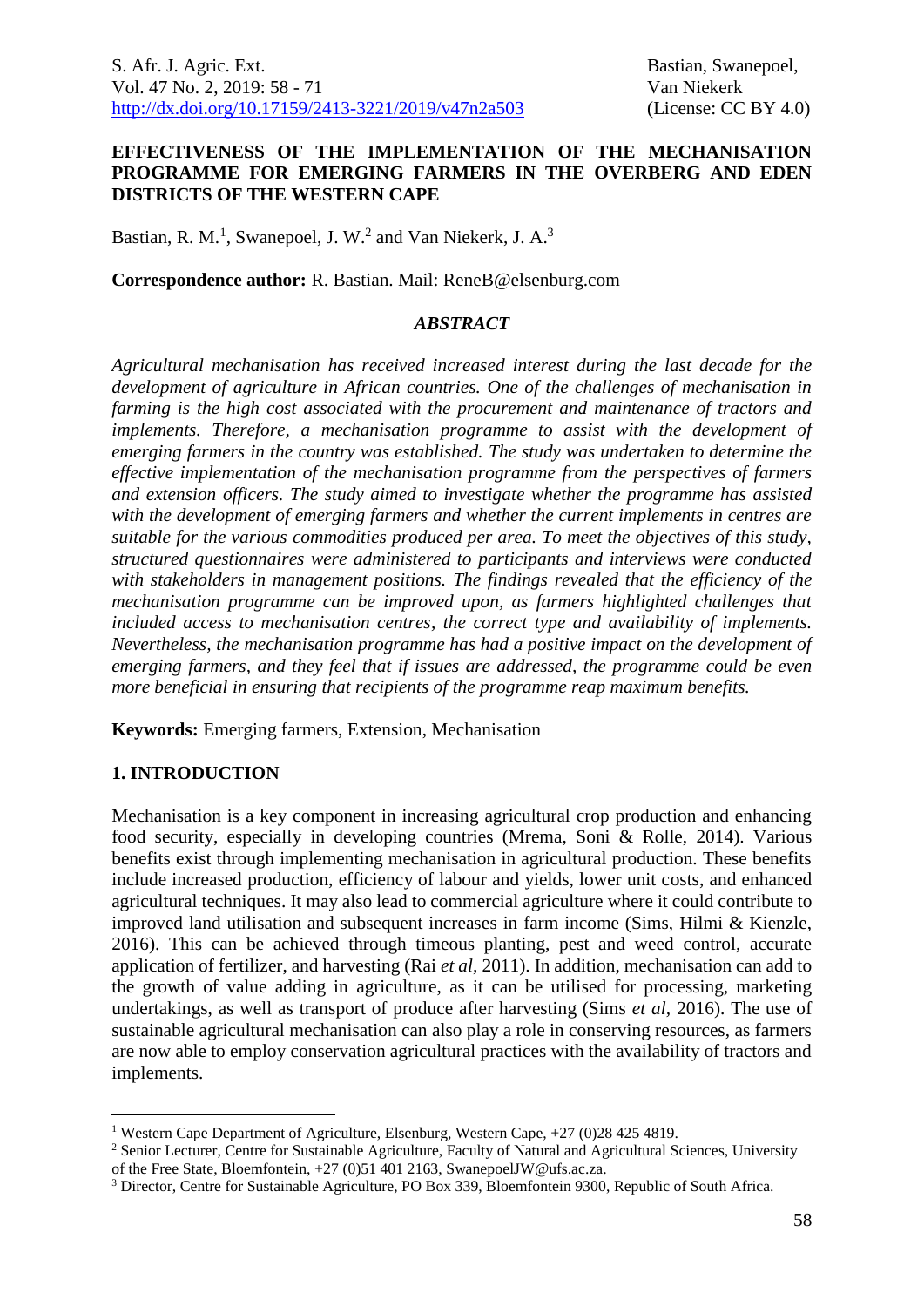South Africa has a diverse agricultural sector, where commercial farmers flourish within their farming operations, yet in another sector, which includes smallholders, farms are still in the developing stage and growing in order to run sustainable farming businesses. Agriculture plays a vital role in the economy of South Africa and also contributes to job creation, land reform and rural development, decreasing poverty, and increasing food security in the country. A study conducted in 2003 showed that South Africa has over 325 000 tractors, where ownership of these tractors consisted of over 80% commercial farmers (Simalenga, Joubert & Hanekom, 2003). Furthermore, 77% of potentially arable land suitable for farming is currently under production and the optimisation of agricultural mechanisation can play a vital role to expand this area and also to increase the use of existing agricultural land (Houmy *et al,* 2013). Emerging farmers can definitely benefit by the incorporation of mechanisation in their farming activities and it can attribute to many benefits as previously discussed. The increase in productivity is one of these benefits and can be achieved by timeous planting, pest and weed control, accurate application of fertilizer, and harvesting (Rai *et al*, 2011). Some of the challenges that exist with implementation of mechanisation in developing countries also affects farmers in South Africa. The main challenge is the availability of funding to invest in mechanisation, as well as a lack of skill.

Through these challenges, the importance of the concept of mechanising agriculture has been recognised by the South African government in the development of smallholder production, and the Department of Agriculture, Forestry and Fisheries (DAFF) has initiated a mechanisation programme to assist emerging farmers. The development of emerging farmers is important to assist in reducing poverty and contributing to food security and the emerging farmer sector in our country is critical in terms of human welfare, job creation and political stability (Delgado *et al.,* 2001). This is why the South African government has been spending a substantial amount of its budget towards supporting emerging farmer development (Moloi, 2010). Originally launched in 2010/11, the project was initially only implemented in a few provinces. The official launch of the programme in the Western Cape took place in 2013 (DAFF, 2013).

The effectiveness of the implementation of mechanisation programmes in the country has become an issue throughout the country. The perception of its implementation from farmers, extension officers and management was investigated in different districts in the Western Cape to ascertain whether the mechanisation programme is effective and has assisted with the development of emerging farmers. Furthermore, the study aimed to determine whether the implementation of the mechanisation programme has assisted with the development of emerging farmers. It also aimed to determine if the current implements in mechanisation centres are suitable for agricultural production for the various commodities produced per area.

## **2. METHODOLOGY**

The area of research chosen was the Overberg and Eden Districts of the Western Cape Province. Both these districts have rich agricultural sectors that contribute to the respective district's gross domestic product (GDP), where agriculture contributes 11.2% to Overberg's GDP (Western Cape Government (WCG), 2015a) and 6.2% to Eden's GDP (WCG, 2015b). A mixed-method research design was incorporated for the study that consists of both qualitative and quantitative research and analysis. Structured questionnaires were designed for emerging farmers in the Overberg and Eden districts that make use of mechanisation as part of their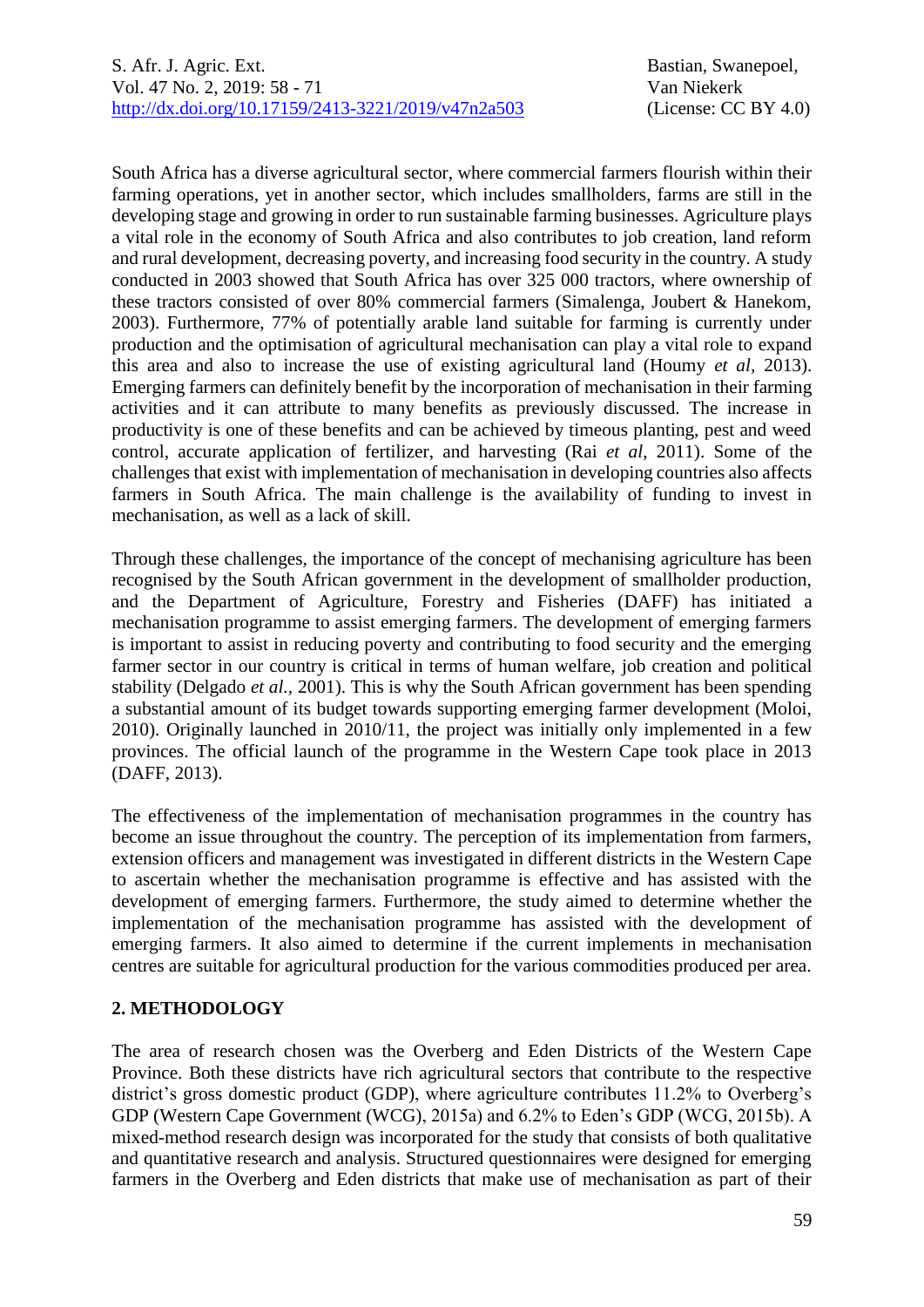## S. Afr. J. Agric. Ext. **Bastian, Swanepoel**, **Bastian**, Swanepoel, Vol. 47 No. 2, 2019: 58 - 71 Van Niekerk [http://dx.doi.org/10.17159/2413-3221/2019/v47n2a5](https://urldefense.proofpoint.com/v2/url?u=http-3A__dx.doi.org_10.17159_2413-2D3221_2019_v47n1a485&d=DwMFAg&c=vTCSeBKl9YZZHWJzz-zQUQ&r=2O1irMqrdumXAIE9PdSLREhTXj5iyPGEywcz8I6zQwI&m=niwmmhX1mCI8GpeJjK8D7j-v09hQgXHBu3LsS3Opojw&s=98o8gy8B6ly02TS5WoJvLScIQPXENi4ceK3R3c9Iu9c&e=)03 (License: CC BY 4.0)

farming enterprises. Additionally, extension officers that work closely with emerging farmers in the entire Western Cape Province were recruited to complete questionnaires. As part of the qualitative portion of the study, interviews were conducted with district managers for the Overberg and Eden Districts, as well as management for some of the mechanisation centres to gather information from these individuals and their perspectives with regards to the implementation of the mechanisation programme.

The questionnaires administered to farmers gave an indication of their perception with regards to the mechanisation programme, and impacts on their farming businesses. The questionnaires administered to extension officers allowed triangulation of data collected from the farmers. Extension officers work closely with the farmers and may be able to supply additional information regarding mechanisation in the emerging farmer sector, which may be unintentionally omitted by the farmers, as well as providing a different perspective in relation to the mechanisation programme implementation. A sample of 31 farmers was selected to complete questionnaires, while 30 extension officers were consulted for the study. The district managers and two managers from the mechanisation centres were interviewed as part of the study and their responses are included in the discussion of the results.

# **3. RESULTS AND DISCUSSION**

### **3.1 Demographics**

Of the 31 farmers that took part in the study, 16% were female, while 84% of the farmers were male. This is synonymous of farming in South Africa, where agriculture is predominantly male orientated. Figure 1 portrays the range in age of the various farmers. It must be noted that of the 31 farmers that took part in the study, the majority of the farmers (71% or 23 farmers in total) were over the age of 40. This is rather concerning as the involvement of youth in agriculture is key to ensuring growth in the economy, job creation and contribution to food security. Brown (2012) stated that youth are the future of the agricultural sector due to the rapid growth of the world population and the waning in agricultural productivity paired with the increased migration to urban areas.



**Figure 1: Number of farmers in respective age groups** 

With regards to the level of education of the farmer participants, 45.2% of the farmers had gained matric or higher qualifications, where 19.4% matriculated, 9.7% completed a national certificate, and 16.1% have other tertiary qualifications. As farming productively has various aspects that need to be taken into consideration, such as financial, technical and social facets,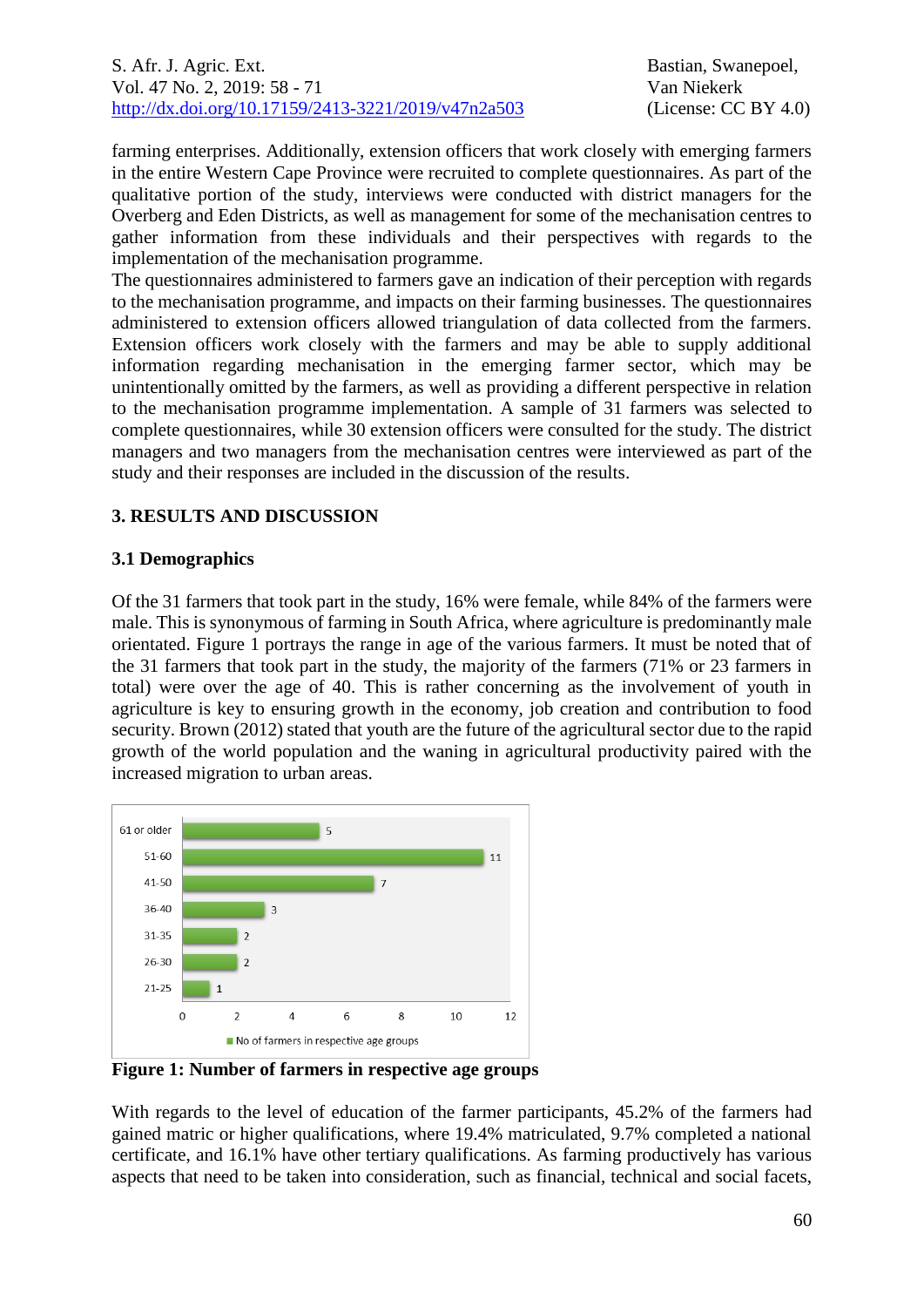### S. Afr. J. Agric. Ext. Bastian, Swanepoel, Vol. 47 No. 2, 2019: 58 - 71 Van Niekerk [http://dx.doi.org/10.17159/2413-3221/2019/v47n2a5](https://urldefense.proofpoint.com/v2/url?u=http-3A__dx.doi.org_10.17159_2413-2D3221_2019_v47n1a485&d=DwMFAg&c=vTCSeBKl9YZZHWJzz-zQUQ&r=2O1irMqrdumXAIE9PdSLREhTXj5iyPGEywcz8I6zQwI&m=niwmmhX1mCI8GpeJjK8D7j-v09hQgXHBu3LsS3Opojw&s=98o8gy8B6ly02TS5WoJvLScIQPXENi4ceK3R3c9Iu9c&e=)03 (License: CC BY 4.0)

the fact that the majority of these farmers have some form of an educational background will contribute to a better understanding of innovations and developments with all issues relating to the agricultural sector. Farmers were asked to indicate their experience in farming, and as shown in Figure 2, the majority of farmers have more than 10 years' experience.



**Figure 2: Farming experience of participants**

The main commodities produced by participating farmers in the Overberg and Eden Districts were cattle production (67.7%), sheep production (51.6%), vegetable production (25.8%), and grain production (32.3%). Emerging farmers in the two districts have various land tenure arrangements as shown in Table 1, but only 32.2% of farmers own their farming land. The rest of the farmers have to access farming land through private or municipal leases, have access to commonage land, or were assisted by government and awarded with land from the Proactive Land Acquisition Strategy (PLAS) or Financial Assistance Land (FALA).

**Table 1: Land tenure arrangements of farmers**

| Land ownership                                        |           |                |  |
|-------------------------------------------------------|-----------|----------------|--|
|                                                       | Frequency | Percentage (%) |  |
| Own land                                              | 10        | 32.3           |  |
| Lease private land                                    |           | 6.5            |  |
| Leased municipal land                                 |           | 25.8           |  |
| PLAS/FALA land                                        |           | 6.5            |  |
| Commonage land                                        |           | 22.6           |  |
| Own land + lease private land + Leased municipal land |           | 3.2            |  |
| Own land + Lease private land                         |           | 3.2            |  |
| Total                                                 | 31        | 100.0          |  |

The gender of the 30 extension officers that took part in the study was 63.3% male and 36.7% female and indicates that, where in previous years mainly male extension officers were appointed, females now also show interest in the field of extension and are employed by government institutions. The extension officers' ages were as follows: 3.3% were 20-30 years; 43.3% were 31-40 years; 40% were 41-50 years, and 13.3% were older than 50 years. This also links to the extension experience of the participants as indicated in Table 2, where 24 extension officers specified that they have seven or more years' experience in providing extension advice.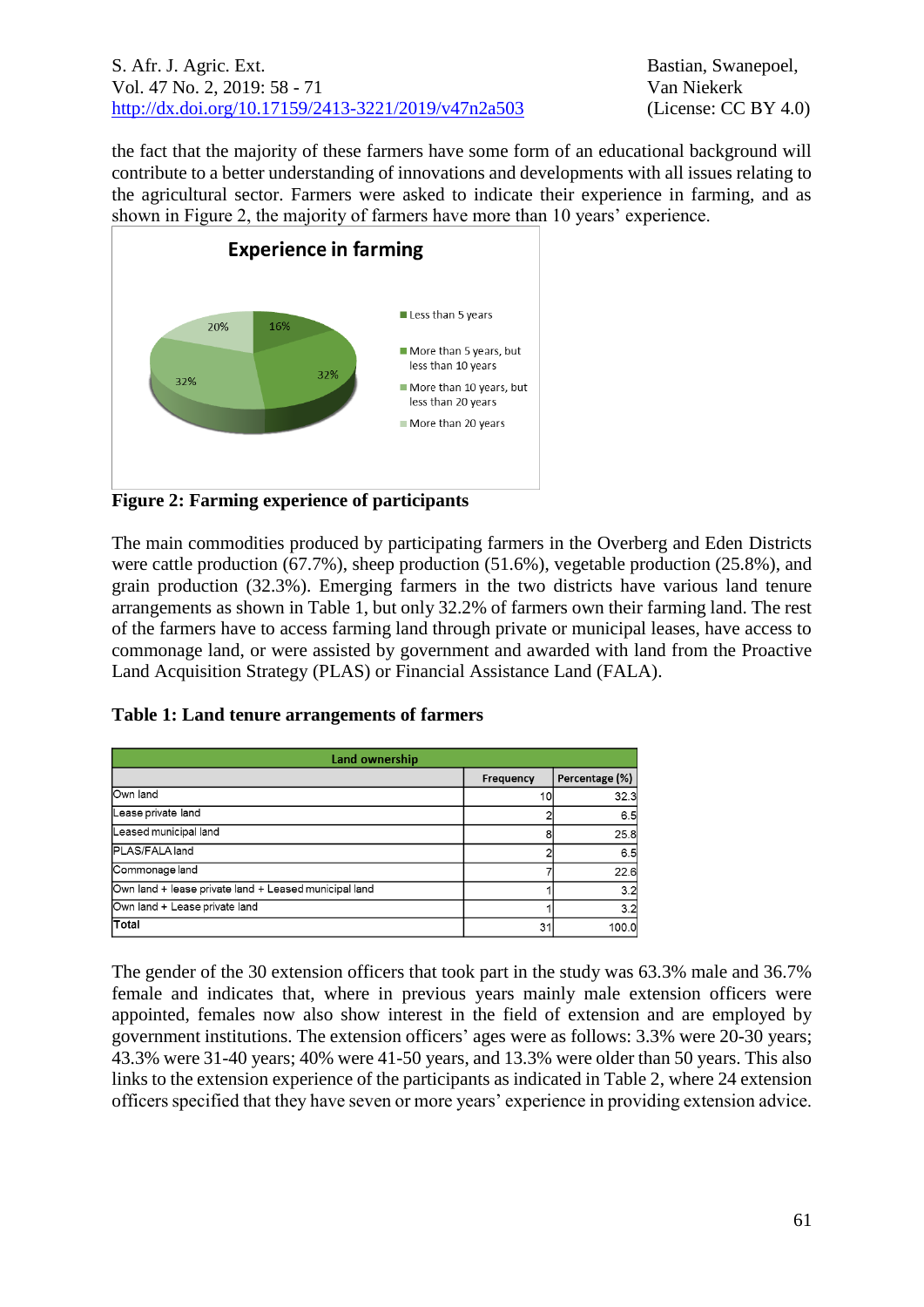### **Table 2: Number of years of extension experience of extension officers**

| <b>Extension advisory experience</b> |           |                |  |
|--------------------------------------|-----------|----------------|--|
|                                      | Frequency | Percentage (%) |  |
| 1 to 3 years                         | 5         | 16.7           |  |
| 4 to 6 years                         |           | 3.3            |  |
| 7 to 9 years                         |           | 23.3           |  |
| $>$ 10 years                         | 17        | 56.7           |  |
| 'otal                                | 30        | 100.C          |  |

The extension officers also indicated that they provide extension advice to farmers in various commodities within the Western Cape Province, which included grain and pastures, livestock (cattle, sheep, pigs, goats and poultry), vegetables, fruit, viticulture, fynbos, honey bush tea and bees.

#### **3.2 Role of the mechanisation programme in the development of emerging farmers**

Farmers indicated that 83.9% of them make use of implements as part of their farming enterprises, and Figure 3 shows the different types of implements that are utilised by these farmers. This information corresponds to the answers provided by extension officers, where 93.3% of them indicated that their farmers used implements. With regards to ownership of implements, the farmers indicated that only 51.6% of them owned the implements they use, and it also parallels the sentiments of extension officers regarding farmers owning implements, where 46.7% indicated that their farmers owned implements. These results showed that many farmers lack the mechanisation needed to farm and shows that the emerging farmers have a need for assistance with regards to mechanisation.



#### **Figure 3: Implements used by farmers**

Farmers indicated that they gained implements by hiring them from private companies or other farmers, using contractors or using implements supplied by the mechanisation programme at mechanisation centres. The mechanisation programme was implemented to address the need for mechanisation for emerging farmers in the country. When farmers were asked if the mechanisation programme has assisted them with the development of their farming businesses, 45% indicated yes, 43% said no, while 13% opted not to answer the question as mechanisation centres were not available in their area. When the question was posed to extension officers regarding the effectiveness of the mechanisation for farmers in their respective areas, 54% said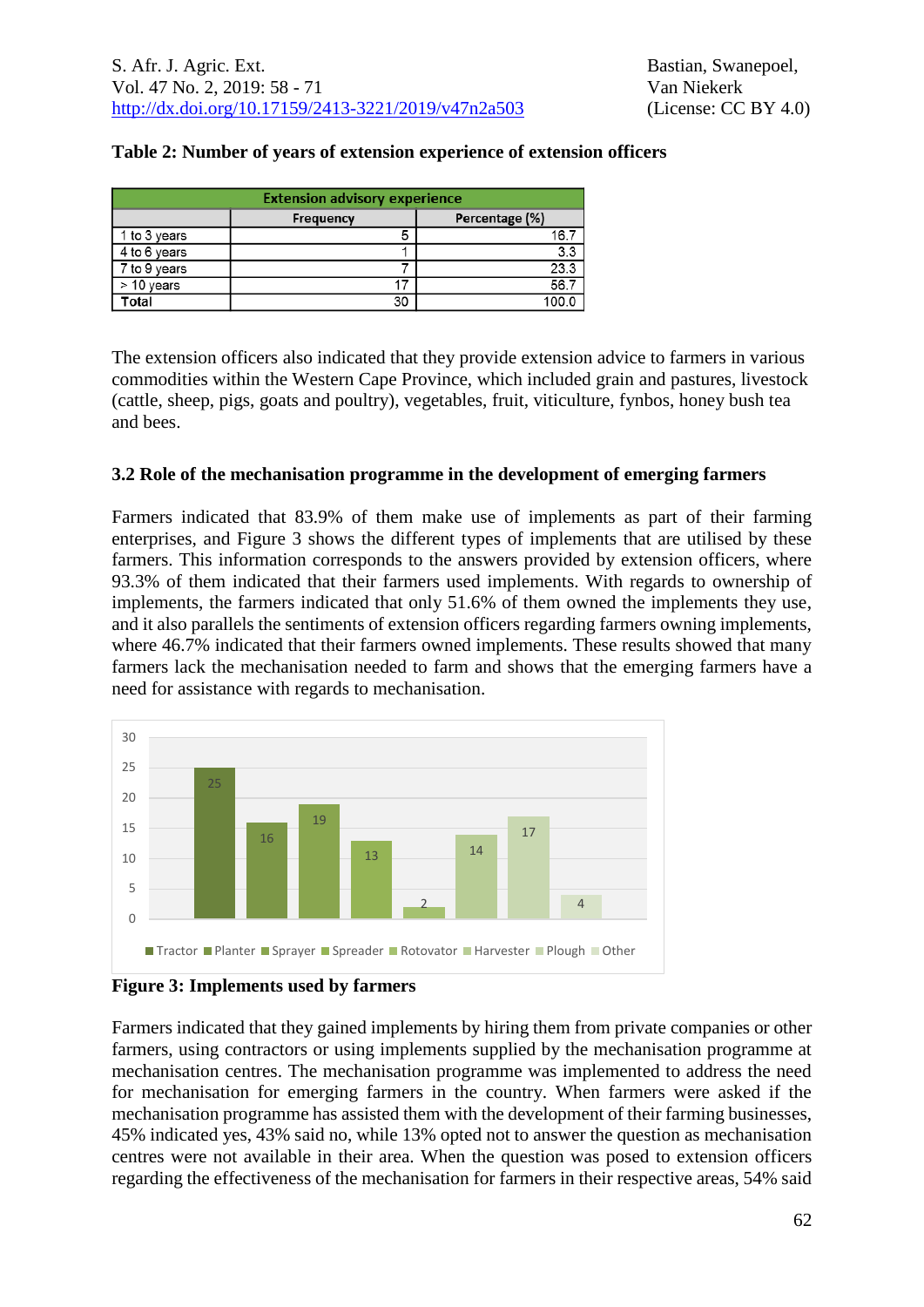it was effective, while 43% said it was not. An additional 3% of extension officers did not have mechanisation centres in their area.

With regards to markets, only 18% of the farmers sell their produce to informal markets. The rest of the farmers all have either local or formal markets in place to which they have been able to sell their produce. More than 90% of farmers indicated that they have a profitable farming business. Of the farmers who were profitable, 69.6% reinvested profits in their farming enterprises, as can be seen in Figure 4. This result gives an indication that emerging farmers are eager to see their agricultural enterprises grow and be sustainable in future, and can be an indication that there has been development within this farming sector.



**Figure 4: Expenditure of farmers' profits**

Access to funding is one of the constraints that emerging farmers face that can also hamper the development in their farming enterprises (Senyolo *et al,* 2009). DAFF has launched many farmer support services to assist emerging farmers including the Comprehensive Agricultural Support Programme (CASP) (National Department of Agriculture (NDA), 2007). In the Western Cape Department of Agriculture (WCDoA), CASP was implemented through a commodity approach, and evaluations are done using Commodity Project Allocation Committees (CPACs). Farmers in the study were asked whether they have received any assistance from the WCDoA through the CPAC initiative, and 80.6% of farmers indicated that they have received governmental support through funding, while 19.4% did not receive any funding. Of the farmers that received funding, 52% indicated that the funding they have received has been for mechanisation aspects within their farming businesses. The funding for mechanisation included procurement of various implements, as well as funding for contractors, as pointed out in Figure 5.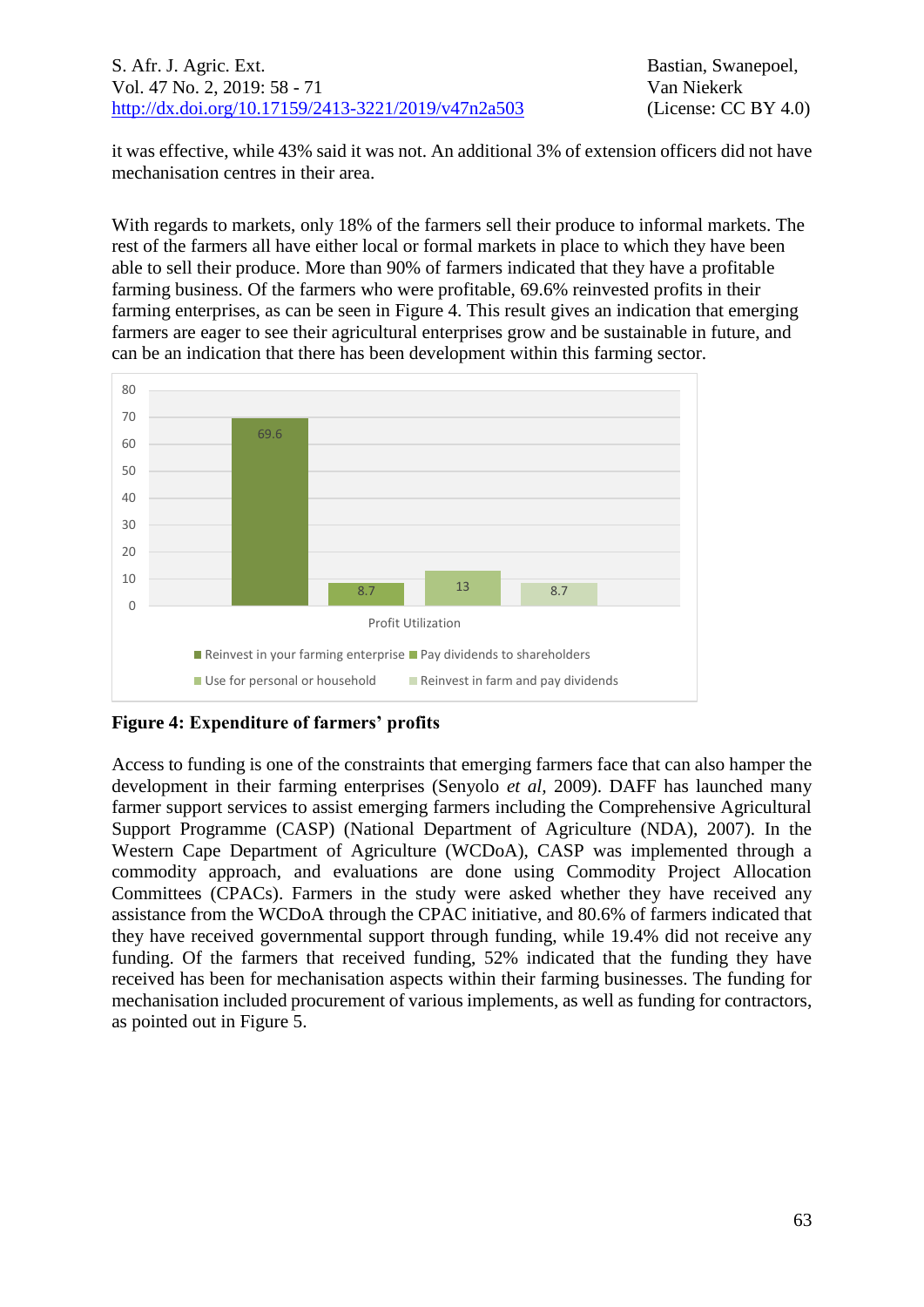## S. Afr. J. Agric. Ext. **Bastian, Swanepoel**, **Bastian**, Swanepoel, Vol. 47 No. 2, 2019: 58 - 71 Van Niekerk [http://dx.doi.org/10.17159/2413-3221/2019/v47n2a5](https://urldefense.proofpoint.com/v2/url?u=http-3A__dx.doi.org_10.17159_2413-2D3221_2019_v47n1a485&d=DwMFAg&c=vTCSeBKl9YZZHWJzz-zQUQ&r=2O1irMqrdumXAIE9PdSLREhTXj5iyPGEywcz8I6zQwI&m=niwmmhX1mCI8GpeJjK8D7j-v09hQgXHBu3LsS3Opojw&s=98o8gy8B6ly02TS5WoJvLScIQPXENi4ceK3R3c9Iu9c&e=)03 (License: CC BY 4.0)



**Figure 5: Mechanisation assistance received through governmental funding**

This information shows that DAFF not only assisted emerging farmers with mechanisation through the mechanisation programme, but also through the CASP initiative.

With regards to training, farmers were also asked to indicate whether they have received training to operate machinery. Only 18% indicated that they have received training, while a further 11% indicated that they have received formal training, but already knew how to operate machinery. Those who have received training named the WCDoA, commodity organisations such as GrainSA, and implements manufacturers as organisations providing training to them. Of the farmers that have not received any training, 85.7% indicated that they would be interested in receiving training to operate machinery. The fact that many of the farmers also have mentors provides another avenue by which the farmers can receive training. Mentors can provide farmers with training to operate machinery, as well as assisting farmers to fix or maintain their machinery. Extension officers also indicated that 45% of the farmers in their areas could operate machinery, while 40% mentioned that it was dependent on the experience of the farmer. Extension officers further indicated that the WCDoA could provide training for the farmers to operate machinery. With regards to suggestions for improving the implementation of mechanisation centres, many of the extension officers acknowledged that training should be provided to drivers or operators to specifically operate the implements available at these centres. Training can therefore also be seen as an aspect that could contribute to farmer development.

### **3.3 Suitability of implements at mechanisation centres**

The implementation of mechanisation centres was initiated to assist emerging farmers to cultivate land, as many farmers did not have the necessary implements. This was mainly due to the high cost of procuring and maintaining implements and tractors, as well as economies of scale, as many farmers do not own enough land to make buying implements a viable decision. It is very important that the proper implements are available to these farmers as it can influence the production of their farming enterprises. Here the suitability of implements at the centres will be discussed by means of analysing data gathered during the study.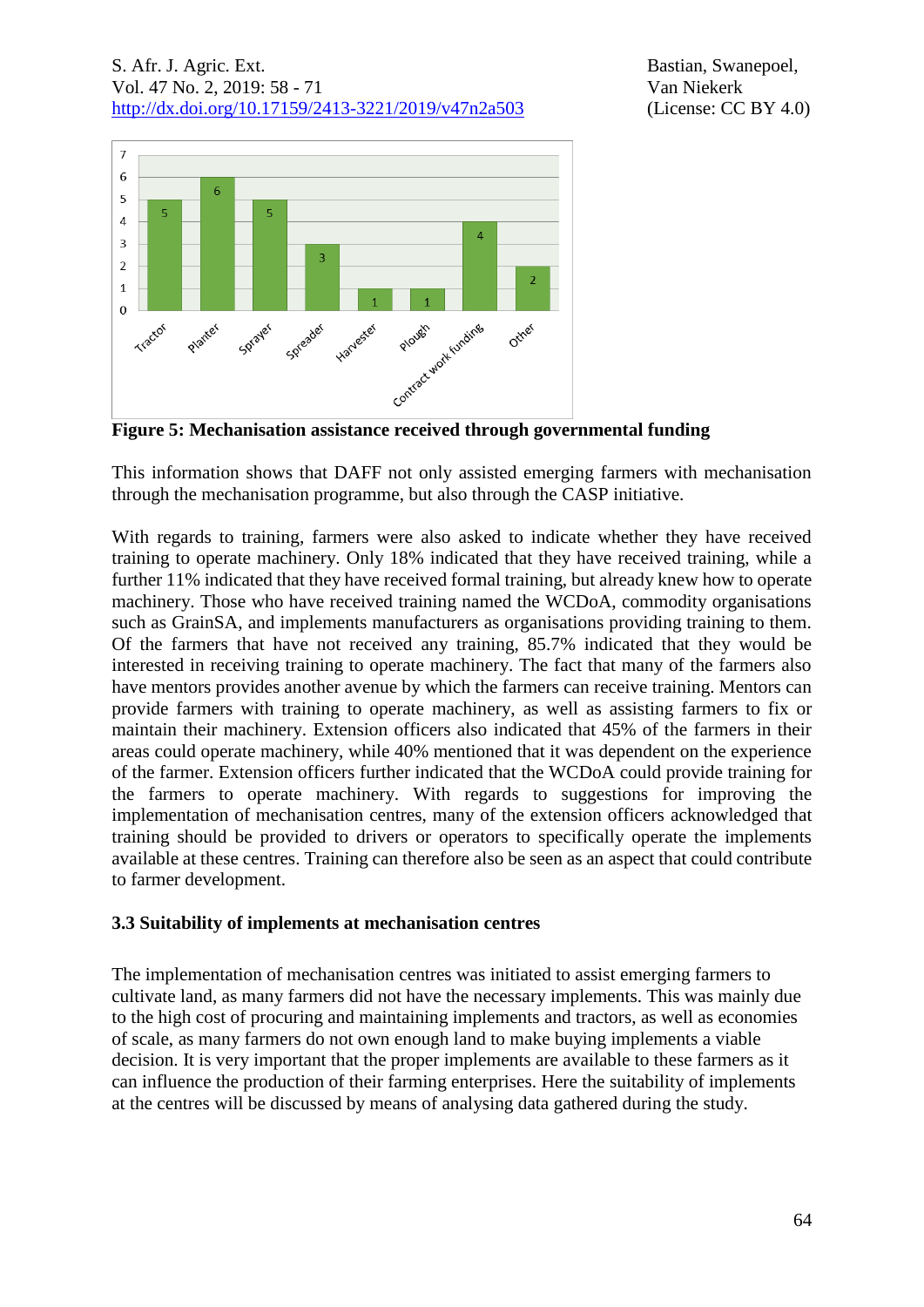### S. Afr. J. Agric. Ext. Bastian, Swanepoel, Vol. 47 No. 2, 2019: 58 - 71 Van Niekerk [http://dx.doi.org/10.17159/2413-3221/2019/v47n2a5](https://urldefense.proofpoint.com/v2/url?u=http-3A__dx.doi.org_10.17159_2413-2D3221_2019_v47n1a485&d=DwMFAg&c=vTCSeBKl9YZZHWJzz-zQUQ&r=2O1irMqrdumXAIE9PdSLREhTXj5iyPGEywcz8I6zQwI&m=niwmmhX1mCI8GpeJjK8D7j-v09hQgXHBu3LsS3Opojw&s=98o8gy8B6ly02TS5WoJvLScIQPXENi4ceK3R3c9Iu9c&e=)03 (License: CC BY 4.0)

Of the farmers that were aware of the programme (29 farmers), only 31% indicated that the implements in the mechanisation centres are suitable or available when needed, while 53.3% of extension officers stated that the mechanisation centres were effective to assist farmers with their needs. Reasons for the participants' answers with regards to the use of mechanisation centres are indicated in Figure 6.



**Figure 6: Reasons for why the use of mechanisation centres are not always effective**

It can be seen that farmers mainly indicate that the type or specifications of the implements they need were not available, with the majority of extension officers naming accessibility as the main reason for ineffectiveness regarding the mechanisation programme. It must be kept in mind that the farmers that took part in the study were only from the Overberg and Eden Districts, while the extension officers were from the entire Western Cape Province, thus a comprehensive view with regards to the effectivity of mechanisation in the entire province, or even the country, is lacking.

There are 11 mechanisation projects in the Overberg District and 20 projects in the Eden District. Of the 11 projects in the Overberg District, four are mechanisation centres for the surrounding communities, while the remainder of the projects are individual emerging farmer projects that have received tractors or implements from the mechanisation programme. In the Eden District, eight projects are mechanisation centres and 12 are individual farming projects. It can be seen that there is a limited number of mechanisation centres in the two districts, compared to the number of farmers, which corresponds with the farmers' observation of the inaccessibility and limited amount of implements available for use. Management indicated that there was a need for more suitable implements, especially implements used to practice conservation agriculture (CA) techniques, such as no-till or minimum-till planters for grain producers. These implements are very expensive and emerging farmers do not have access to them.

It was furthermore indicated that the number of implements and its suitability for the various terrains and commodities are not always appropriate, but that those farmers who have access to the mechanisation centres have been able to increase productivity on their farms. Another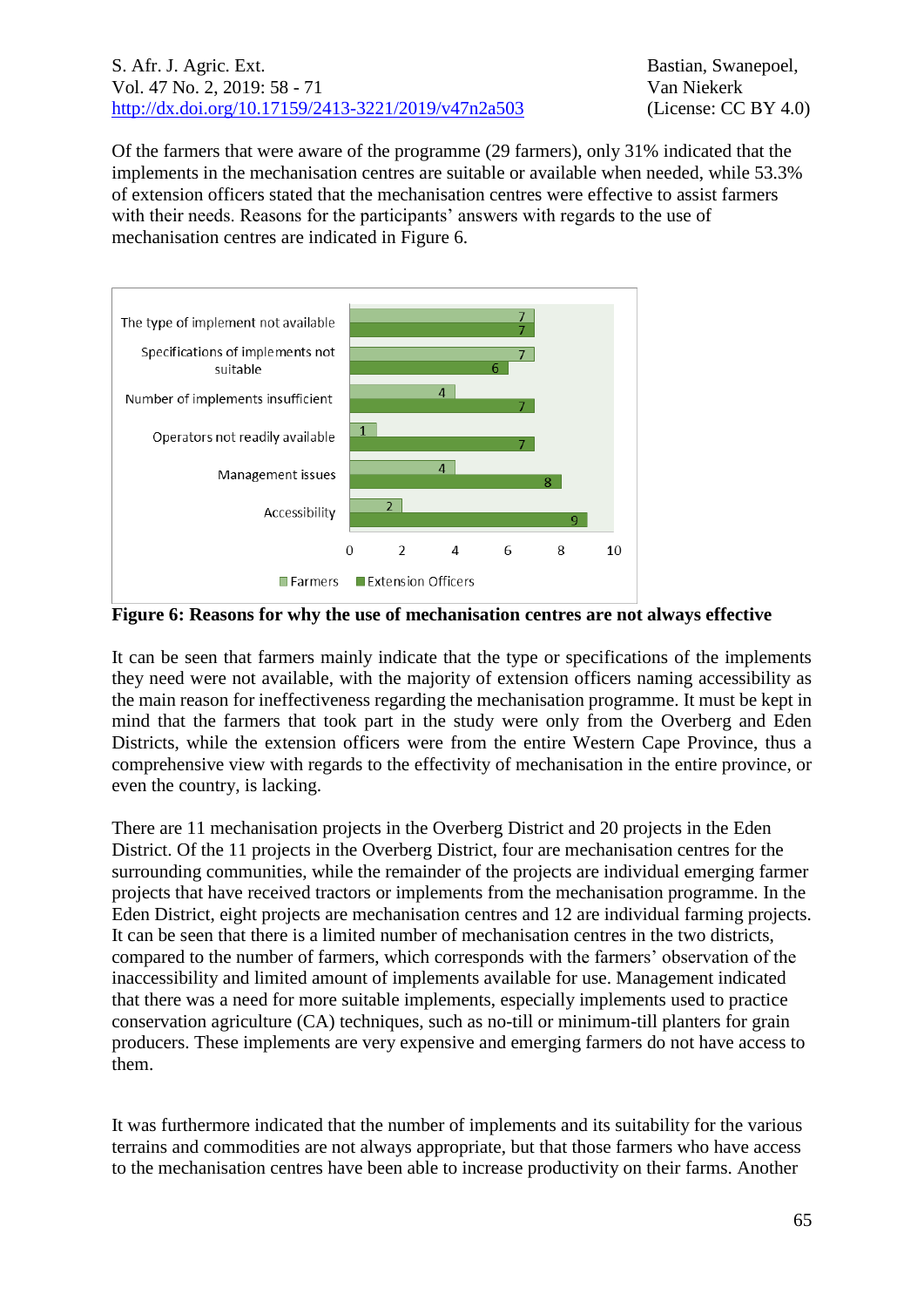### S. Afr. J. Agric. Ext. **Bastian, Swanepoel**, **Bastian**, Swanepoel, Vol. 47 No. 2, 2019: 58 - 71 Van Niekerk [http://dx.doi.org/10.17159/2413-3221/2019/v47n2a5](https://urldefense.proofpoint.com/v2/url?u=http-3A__dx.doi.org_10.17159_2413-2D3221_2019_v47n1a485&d=DwMFAg&c=vTCSeBKl9YZZHWJzz-zQUQ&r=2O1irMqrdumXAIE9PdSLREhTXj5iyPGEywcz8I6zQwI&m=niwmmhX1mCI8GpeJjK8D7j-v09hQgXHBu3LsS3Opojw&s=98o8gy8B6ly02TS5WoJvLScIQPXENi4ceK3R3c9Iu9c&e=)03 (License: CC BY 4.0)

issue raised is that the implements in the area are not sufficient to supply for the needs of farmers. Many grain farmers have been impacted negatively due to harvest losses as a result of swatters and harvesters not being available timeously. The shortage of implements also impacts these farmers during the planting season. As the implements are expensive, these farmers are dependent on mechanisation centres or hiring contractors, the latter of which are not always reliable with regards to timeous planting or harvesting periods. Managers of mechanisation centres highlighted that the main issue is the lack of implements available to supply the needs of farmers in the surrounding community.

Most of the centres had tractors available which the farmers can hire from the mechanisation centres. Other available implements include planters, ploughs, sprayers, fertilizer spreaders, and hammer mills. As previously mentioned, grain farmers in these areas indicated a need for minimum-till planters and other implements in order for them to practice CA techniques, which were also echoed my management. The conservation or increase of natural resources is imperative to ensure longevity in the agricultural sector, and the promotion of CA techniques to increase food production through sustainable farming techniques is at the forefront to achieving this (Corbeels *et al*, 2014). The three main principles to achieve CA are minimal soil disturbance, permanent soil cover, and crop rotation (Hobbs, 2007; Thierfelder, Mwila & Rusinamhodzi, 2013). In order for farmers in developing countries to adopt these techniques, more emphasis needs to be placed on the increase in production and productivity it can offer instead of a means of saving resources (Andersson & D'Souza, 2014). Emerging farmers in South Africa are also under pressure to introduce CA techniques into their farming practices, but it must be noted that these farmers, similar to other smallholder farmers in developing countries, have different socio-economic and agronomic situations that influence its implementation (Andersson & D'Souza, 2014).

Extension officers that took part in the study were asked to indicate whether farmers in their areas utilise any CA techniques as part of their farming practices. A large number of these extension officers (73.3%) specified that the farmers they provide extension to do employ CA practices. The extension officers highlighted various techniques of CA which can be seen in Figure 7. One of the issues that limits the incorporation of CA techniques, especially minimum or no-till planting, is the availability of planters to the emerging farmers, as it is specialised and expensive. The extension officers indicated that the lack of availability of CA implements at the various mechanisation centres hampers emerging farmers to employ these practices. More than 63% of extension officers indicated that the proper implements were not available at the mechanisation centres to incorporate CA techniques through planting practices. This not only impacts the productivity yields of the emerging farmers, but also the conservation of natural resources, especially the fertility of soil and preservation of water availability.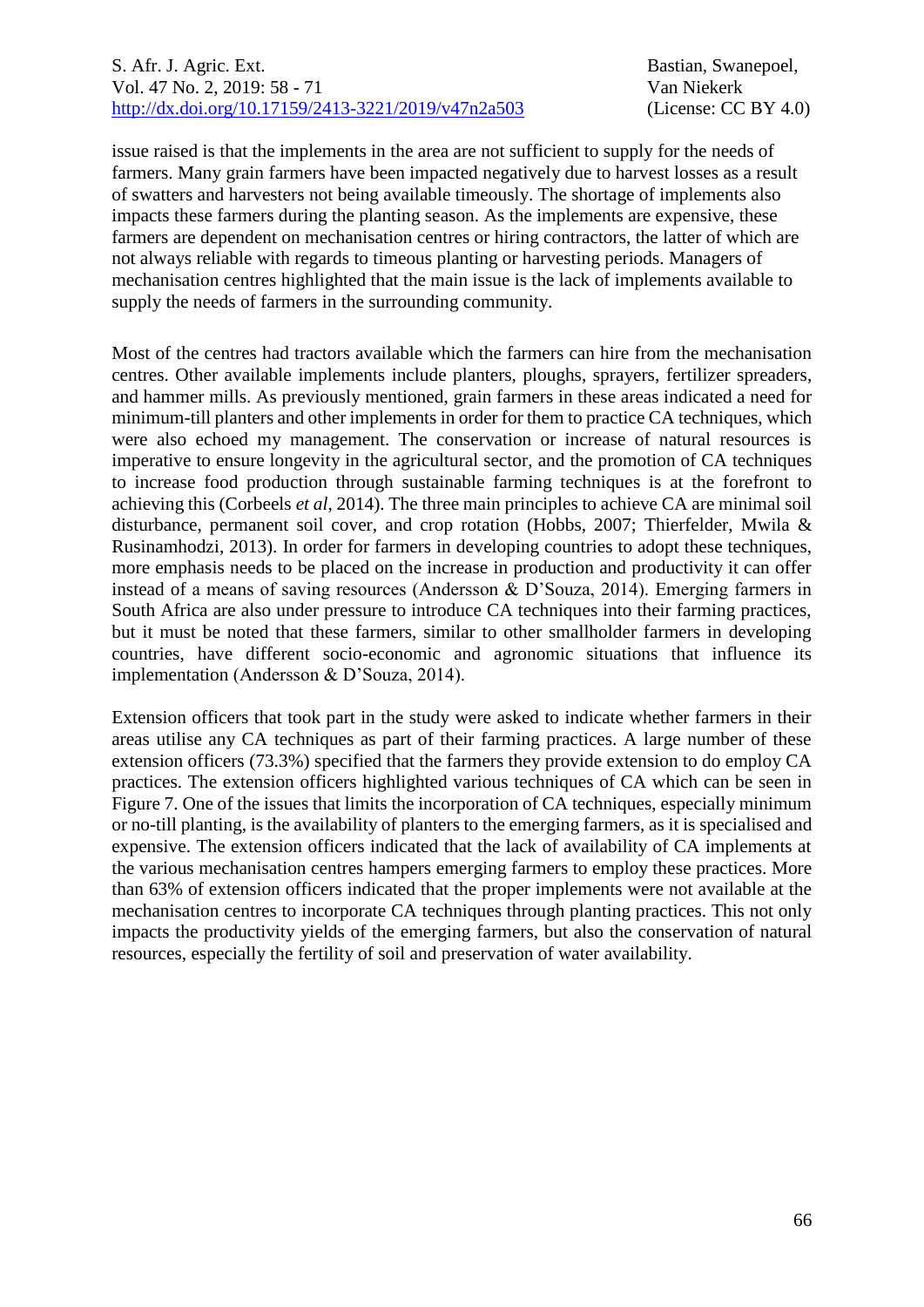

Figure 7: CA practices employed by emerging farmers

# **3.4 Perceived effectiveness of the mechanisation programme**

Overall, it was investigated whether the implementation of the mechanisation programme was effective from the perspective of farmers and extension officers. Many farmers felt it was a good programme that can assist emerging farmers as many do not have access to implements. The farmers who have access to mechanisation centres, however, also indicated that more suitable implements should be stationed at the mechanisation centres, that would correspond to the farmers' needs with regards to the type of farming. Furthermore, a large number of farmers indicated that the mechanisation centres are not available in their areas and felt that it would significantly affect the productivity of the farmers in a positive manner if it were accessible in their areas. Extension officers mainly felt that the mechanisation programme was a good initiative, but at the same time also felt that there were issues that must be resolved to make its implementation more effective. The issues referred to by extension officials are mainly management issues, social conflicts within the communities, as well as the same issue raised by farmers, which was that the number of implements and its specifications were not sufficient or relevant to address the needs of the farmers in the districts.

In order to make the mechanisation centres more effective, many farmers indicated that relevant implements should be available depending on the type of agricultural activities that are practised in the specific areas. Another factor that was raised by the majority of the farmers was that management of the centres should be improved and personnel should be properly trained. Finally, many farmers raised the issue that the mechanisation programme should be more widespread as several farmers did not have access to the benefits provided by the mechanisation centres due to its proximities.

Extension officers mentioned that proper planning and management should be put in place and regulations should be drawn up and be adhered to during implementation of the mechanisation centres. Several of the extension officers also indicated that there was a lack of tractor and implement operators and training should be provided to ensure that implements are properly operated and available when needed. As the extension officers that took part in the study were from various districts in the Western Cape, many of them indicated that more mechanisation centres should be established, as many of the farmers they provide extension services to were unable to benefit from the existing mechanisation programme due to distance. Furthermore,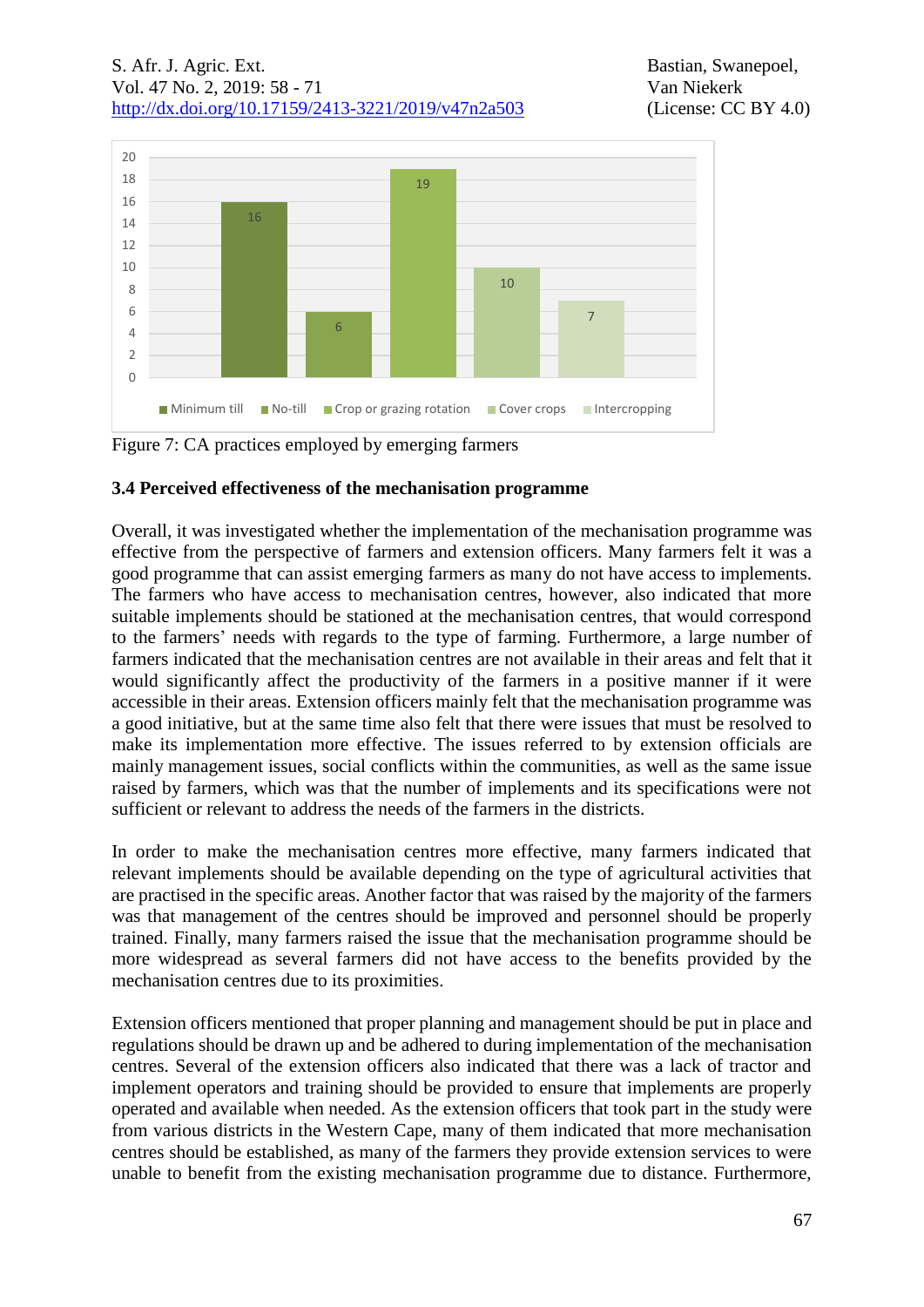the extension officers also echoed the suggestions from farmers who indicated that more implements should be available, and that the implements should correspond to the various commodities produced in specific areas. A number of extension officers who practice in dryland grain areas further mentioned that CA implements should be made available to grain farmers, as it does not only impact the farmer's productivity, but also assists with protection of resources.

Moreover, farmers were asked what challenges they had in their farming enterprises before the implementation of the mechanisation programme. A number of farmers indicated that they had challenges with funding to expand their enterprises with regards to inputs and infrastructure, however, the majority indicated that the high costs of buying or even hiring of tractors or implements or making use of contractors was a major setback to develop and farm sustainably. When extension officers were questioned about the challenges that emerging farmers in their regions encountered, they indicated that the main issue was lack of resources. This challenge included insufficient land availability, the inability to utilise farming land to its potential due to a lack of implements to cultivate, as well as decreased profits due to planters and harvesters not being available during the optimum planting and harvesting periods.

As indicated under the role of the mechanisation programme in the development of emerging farmers, 83.9% of farmers indicated that they use various types of implements including tractors, planters, plough and harvesters, while 93.3% of extension officers indicated that the farmers they serve also make use of implements. However, only approximately half of the farmers actually own implements and thus these emerging farmers require assistance to access implements. They indicated that they hire from private companies and other farmers, but those who have access to mechanisation centres make use of the implements supplied by these centres. It was highlighted that 93.5% of farmers and 96.7% of extension officials were aware of the mechanisation programme, even though a small percentage (31%) of farmers specified that implements were suitable and available if needed. About half (53.3%) of the extension officers indicated the same and the various reasons are indicated in Figure 6.

Various mechanisation centres are available in the Overberg and Eden Districts, where 11 projects are in the Overberg District and 20 projects are in the Eden District, with 12 mechanisation centres shared between these two districts. This shows that there is still a lack of mechanisation centres to fulfil the needs of emerging farmers in these two districts with regards to implement availability as the number of emerging farmers in these areas exceed the available implements and the farmers are also unable to access centres because of distance. Managers, farmers and extension officers alike indicated that, except for availability, the suitability of implements must also be investigated as proper implements for particular cultivation practices are not always available.

As previously mentioned, 45% of farmers indicated that the mechanisation programme aided their agricultural development, but many of the farmers that participated in the study indicated that they did not have access to the mechanisation centres. Furthermore, 54% of extension officers indicated that the mechanisation programme is effective, but also specified that the lack of mechanisation centres in many areas may be reflective of the low percentage encountered during the study, as many of the farmers for which they provide extension services to did not have access to the mechanisation centres.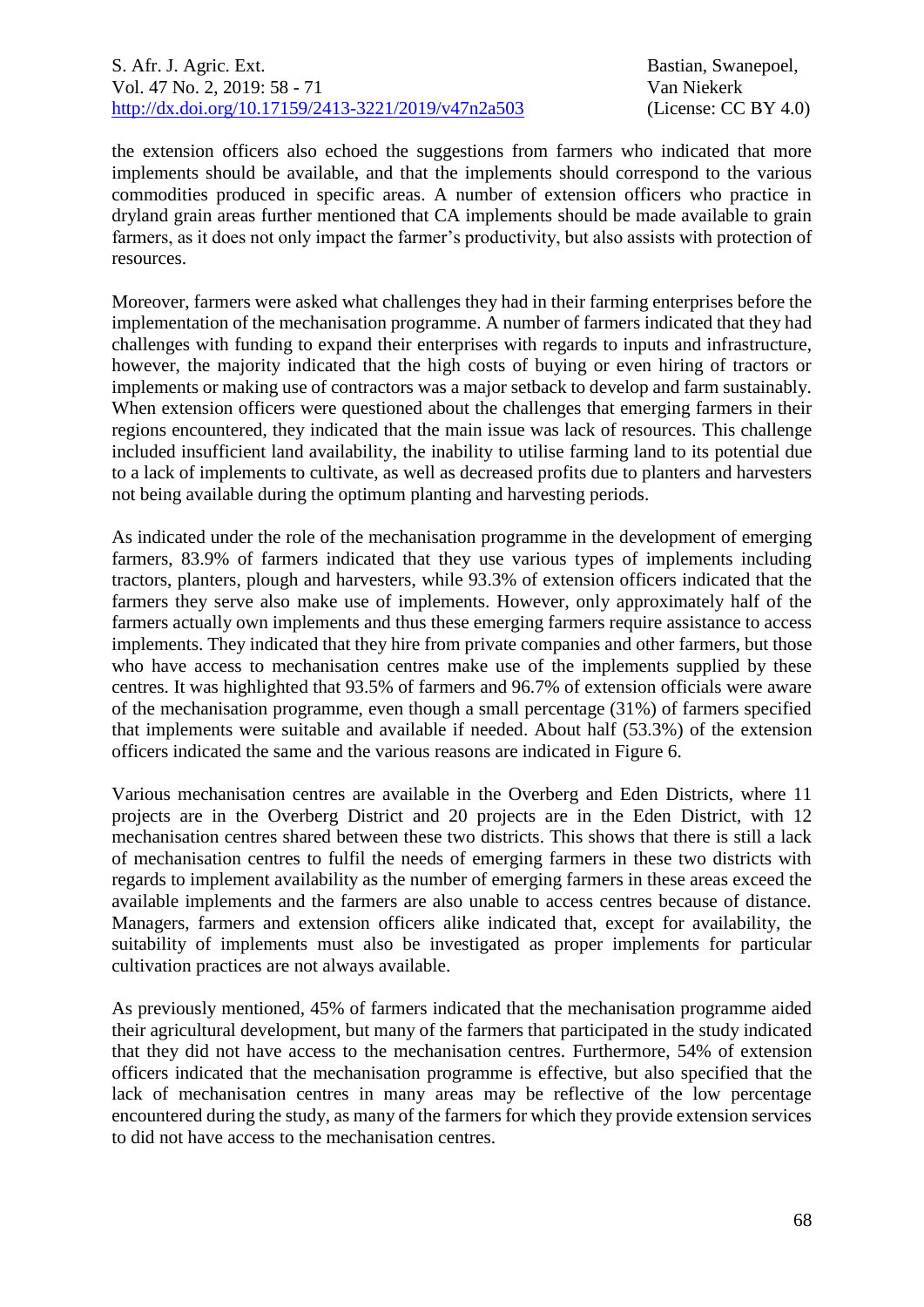## **4. CONCLUSION AND RECOMMENDATIONS**

### **4.1 Conclusion**

With regards to the effective implementation of the mechanisation programme, 93.5% of emerging farmers indicated that they were aware of the programme, and while the majority of the farmers feel that it is a good programme to assist them, they feel that the implementation of the mechanisation programme needs to be improved upon to be fully effective. The farmers felt that more mechanisation centres should be established to fulfil the needs of the farmers, as many of them do not have access to implements provided. The extension officers echoed this sentiment, as only 53.3% of them indicated that the mechanisation programme and its centres were effective to assist farmers in their respective areas.

In terms of whether the implementation of the mechanisation programme has assisted with the development of emerging farmers, only 45,2% of the farmers indicated that the programme has helped in their farming enterprises. However, many of the farmers that took part in the study did not have direct access to the mechanisation centres, thus the outcome of this question may not be a true reflection of the actual impact the centres have had on the production of the farmers. In addition, 53.3% of extension officers indicated that the mechanisation centres have been able to address the challenge of mechanisation shortage in the emerging farmer sector. Thus, half of the extension officers feel that emerging farmer development has been positively impacted through the implementation of this programme. Another issue that was raised by both the farmers and extension officers is that a reason for the decreased effectiveness of the mechanisation programme is the availability and type of implements that are not suitable for the various commodities practised in the respective districts. The majority of farmers indicated that they do not feel that the implements are available or suitable when needed, and this finding may also have impacted the farmers' previously low indication of the mechanisation programmes' effectiveness. Extension officers also felt that the type, number and specifications of implements are not always met to address the need of the farmers.

### **4.2 Recommendations**

It can be seen from the findings of this study that mechanisation has a considerable impact on the productivity of many emerging farmers in the agricultural sector. While the impact on those farmers who have access to mechanisation centres is mostly positive, it can also be seen that the implementation of the mechanisation programme has a few issues that need to be addressed. One of the issues that should be investigated in order to ensure better implementation of the programme is the distribution of proper and sufficient amounts of implements at the mechanisation centres. This can only be achieved if the farmers' mechanisation needs specific to their location is taken into account by investigating the type of commodities being farmed and the number of farmers that require mechanisation. Farmers should be consulted before mechanisation centres are established or new implements are delivered to centres. Furthermore, proper policies should be put in place in order to lead implementing agencies and managers of mechanisation centres to ensure that no management related issues could negatively affect farmers and their practices. The employment of these measures could lead to more effective implementation of the mechanisation programme, which would ultimately result in an increase in the development of emerging farmers with regards to their agricultural enterprises.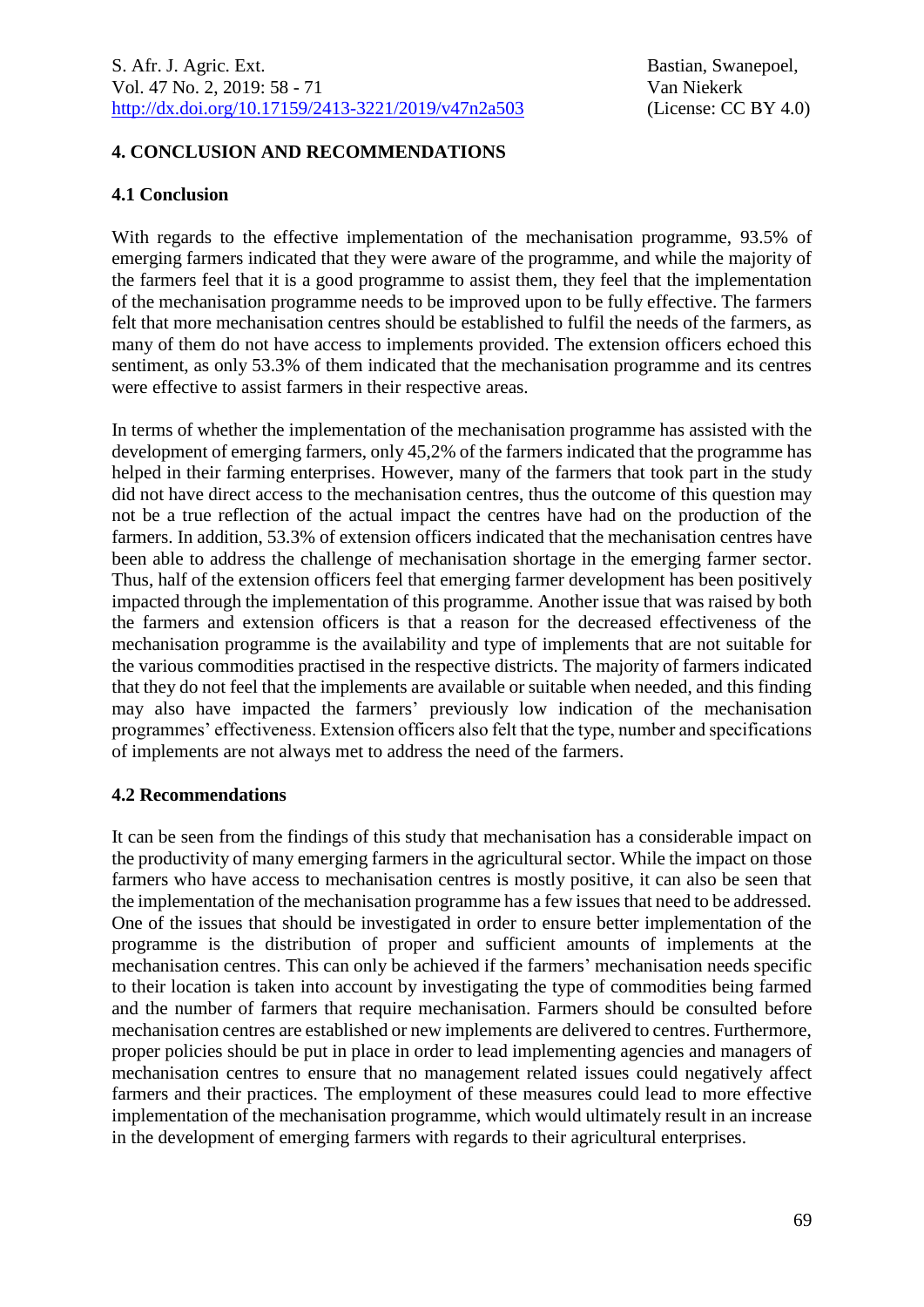## **REFERENCES**

- ANDERSSON, J.A. & D'SOUZA, S., 2014. From adoption claims to understanding farmers and contexts: A literature review of Conservation Agriculture (CA) adoption among smallholder farmers in southern Africa. *Agric. Ecosyst. Environ.*, 187:116-132.
- BROWN, L.R., 2012. Land reform in relation to the economic participation of youth in agriculture in South Africa. Halfway House: National Youth Development Agency.
- CORBEELS, M., DE GRAAFF, J., NDAH, T.H., PENOT, E., BAUDRON, F., NAUDIN, K., ANDRIEU, N., CHIRAT, G., SCHULER, J., NYAGUMBO, I. & RUSINAMHODZI, L., 2014. Understanding the impact and adoption of conservation agriculture in Africa: A multi-scale analysis. *Agric. Ecosyst. Environ.*, 187:155-17.
- DELGADO, C., ROSEGRANT, M., STEINFELD, H., EHUI, S. & COURBOIS, C., 2001. Livestock to 2020: The next food revolution. *Outlook Agric.*, 30(1):27-29.
- DEPARTMENT OF AGRICULTURE, FORESTRY AND FISHERIES (DAFF), 2013. Mechanisation programme & tractor allocation: National Department briefings. Available from: <https://pmg.org.za/committee-meeting/15492/>
- HOBBS, P.R., 2007. Conservation agriculture: What is it and why is it important for future sustainable food production? *J. Agric. Sci.*, 145(2):127.
- HOUMY, K., CLARKE, L.J., ASHBURNER, J.E. & KIENZLE, J., 2013. *Agricultural mechanization in Sub Saharan Africa: Guidelines for preparing a strategy*. Rome: Food and Agriculture Organization of the United Nations.
- MOLOI, M.J., 2010. A comparison of socioeconomic characteristics that determine the farm income of emerging livestock and horticultural farmers in South Africa. PhD Thesis, University of Limpopo.
- MREMA, G., SONI, P. & ROLLE, R., 2014. A regional strategy for sustainable agricultural mechanization: Sustainable mechanization across agri-food chains in Asia and the Pacific region. *RAP Publication*, 24:74.
- NATIONAL DEPARTMENT OF AGRICULTURE (NDA), 2007. A national review of the comprehensive agricultural support programme. Available from: <http://www.participation.org.za/docs/CASPReviewMarch2007.pdf>
- RAI, M., REEVES, T.G., PANDEY, S. & COLLETTE, L., 2011. *Save and grow: A policymaker's guide to sustainable intensification of smallholder crop production*. Rome: FAO.
- SENYOLO, G.M., CHAMINUKA, P., MAKHURA, M.N. & BELETE, A., 2009. Patterns of access and utilization of output markets by emerging farmers in South Africa: Factor analysis approach. *Afr. J. Agric. Res.*, 4(3):208-214.
- SIMALENGA, T.E., JOUBERT, B & HANEKOM, D., 2003. Farm mechanization in South Africa. A country study report.
- SIMS, B., HILMI, M. & KIENZLE, J., 2016. Agricultural mechanisation. A key input for Sub-Saharan African smallholders. Integrated Crop Management. Rome: FAO.